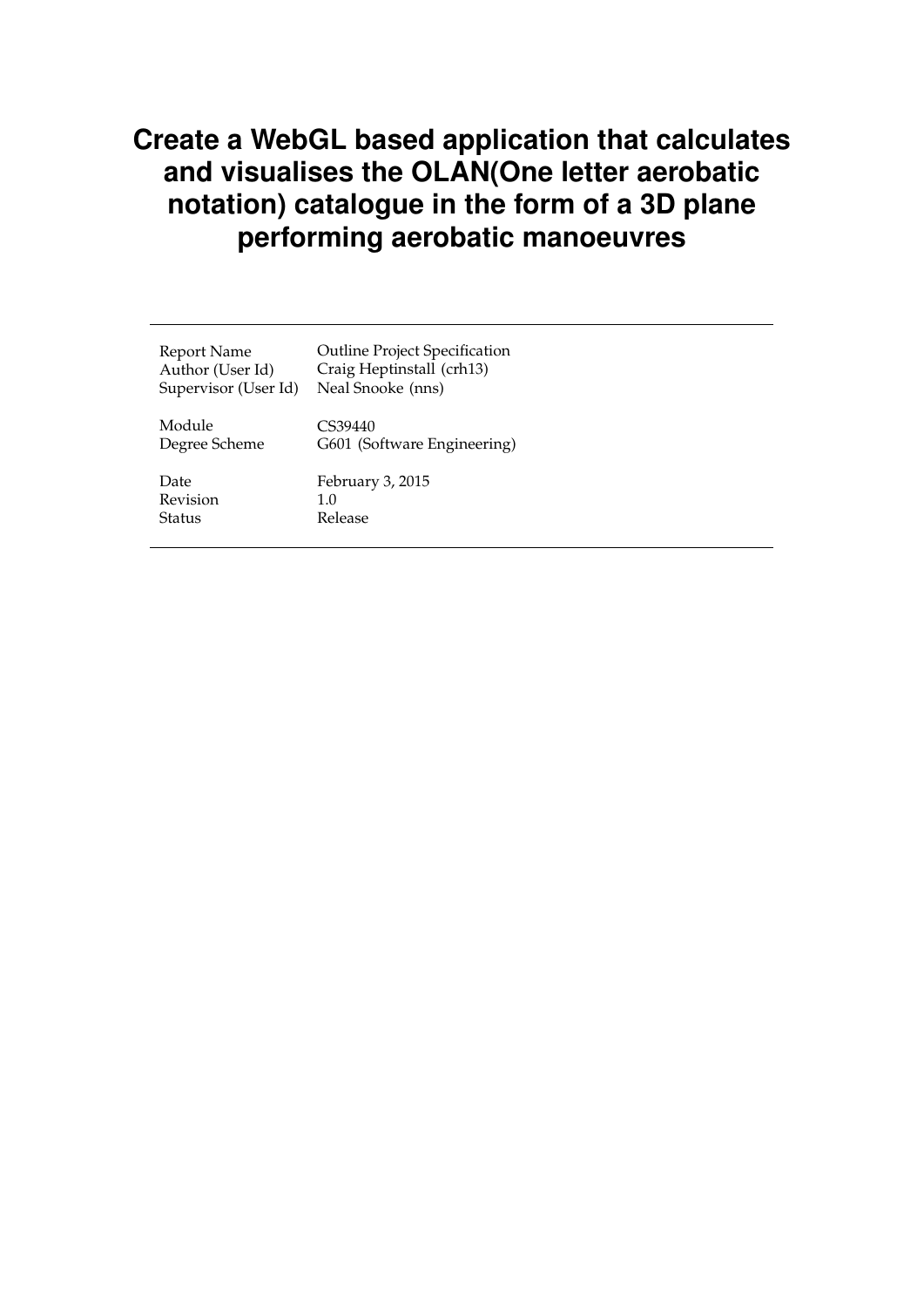## **1 Project description**

My major project will be looking into the implementation of a WebGL flight simulator, though more importantly it will be based from manoeuvres outlined in the OLAN [4](One letter aerobatic notation)/Open Areo [7] (Newer, updated and open source version of OLAN) format. The simulator should be web based, so run through any WebGL compatible browsers(Chrome, Opera, Firefox).

In more specific detail, the simulator should firstly allow for a range of different inputs(as string values) each of which should represent different manoeuvres according to OLAN. These will be space separated, and the previous move should link to the next in the most fluid means possible. Once the string of notations have been read in, then the system will use a list of predefined instructions from a JSON file which will allow each of the notations to be converted into a set of broken procedural movements(rotations, flips, angled movements).

Currently, there is a standard for drawing out these manoeuvres known as Aresti [8]. In addition to this, there is already current systems that allow input of OLAN, and ribbon diagrams are produced. These ribbon diagrams entail a 3d ribbon shape of the moves, showing where both tips of the wings would be on a plane. However, I am to improve on this, by making my application show the moves live, in a more aesthetic format. The ribbon will not be shown, but instead a plane will be shown flying the course defined, with smoke trails showing where it has already flown.

To help the system achieve the different manoeuvres and physics required to perform them, I will be considering the use of a set of libraries such as Three.js [9] and glMatrix [6]. Both these will provide some easier predefined methods allowing to perform some of the movements described previously.

Alongside the main functionality, additional features such as different camera angles, allowing the saving and loading of entire diagrams and adding pyshics will be considered. These though will be only be implimented once a good basis for the program is established. Overall, the main challenges that I will come across during this project will be issues in turning each OLAN figure into the appropriate translation in terms of the plane. With the project delivering a WebGL based product, it is easy to see the vast amount of the project will be created in Javascript.

### **2 Proposed tasks**

In order to perform my project, I can break down the process into a selection for different tasks:

- 1. Read up on the OLAN and Aresti [8] notations- This will involve looking through the various possible manoeuvres that aerobatic planes can fly.
- 2. Investigate various WebGL technologies, especially Three.js, to see what forms of movements are possible using the library. For this I can spend plenty of time looking at other projects [5] around the web to see how certain transformations are done to objects on a canvas.
- 3. Look into how the site should look on completion- This will consider the size of the canvas on the site, and if mobile users should be able to view the product.
- 4. Look at the example OLAN to Aresti online program- Analyse each of the different ribbon diagrams, and see how different OLAN figures relate to one another. This key process will allow me to see what primary moves the entire collective notations can be made from. This could be compared to how every colour can be created from red, green, blue.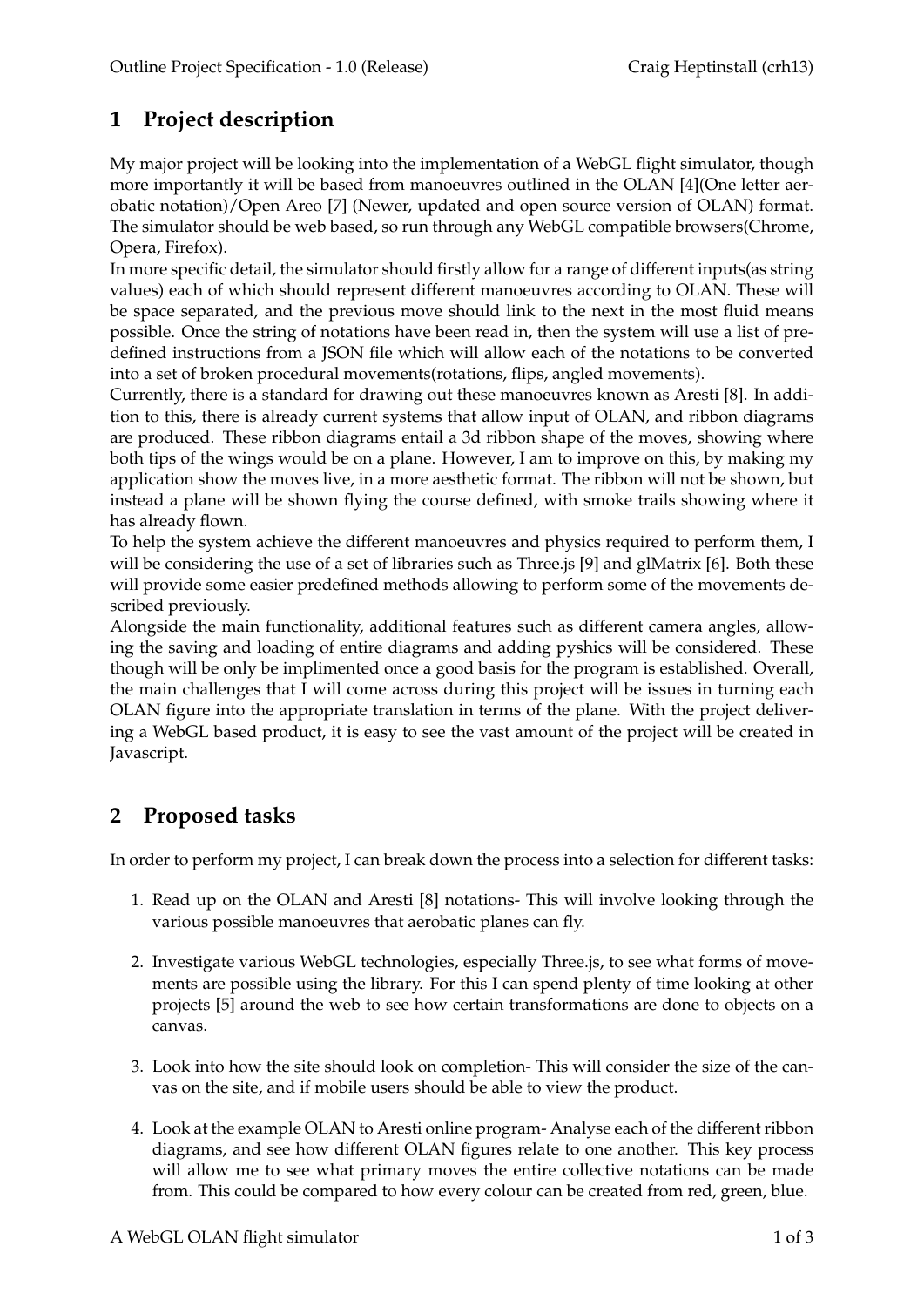- 5. Create a set of functions relating to the findings to allow the program to create some form of ribbons, which can then be 'flown" by an object(a plane). This should utilise some form of stored list of moves and required actions.
- 6. Combine these into a clean, good looking WebGL product, to allow for inputs of OLAN, and controls such as camera angles.
- 7. Throughout the process, blog daily to log each task and time taken- This will allow an easier to create set of graphs, tables and references to project time taken on certain processes.

### **3 Project deliverables**

Following on from the previous section regarding the list of proposed tasks, I can relate these to a list of deliverables that the project shoudl produce. Although the simulator should primarily be an internet application acessable through a web browser, there will be a set of other items that will be created. I have chosen to create a blog, that will act like a form of self- documentation that should build up to create a work log. This will eventually be usefull in terms of relating it to a Gantt chart to see how well I am following the project plan. However, because I have decided on using an FDD (feature driven development) methodology to create my project the Gantt chart should allow for more flexibility.

Before I can impliment the simulator, I will also have to deliever a number of different planning documentation pieces. The first of these will be an analysis of botht the Aresti and OLAN langauges, which will allow me to understand how each manoeuver is broken down, and which primary elements can be combined to make other moves. After discovering these, it will be much easier to then create more broader methods to allow easier creation of more complicated simulations.

Alongside this, a table shoud be produced to further explain each move, and break down any where parameters should be needed. For instance, the size of a loop can be depicted by a radius size and height. Again, this will furtehr broaden the methods I will need to code thus producing much more flexible algorithms that can handle the maximum amount of different manoeuvers. The table should form a basis for my planning documentation. My project plan will then begin the FDD approach I am wanting to take, starting with a break down such as a list of features I would like the simulator to contain on completion. Once this is generated, I will then be able to break these into groups, each of which will be designed, implimented and tested.

Together with the blog, my implementation environment will be a GitHub based one, to allow for ease of working on the project in different places/ on different systems, and also to integrate it with any build servers I may want to use. In this case, I will be using Travis CI [2] to build my tests (which will be written in QUnit [3] and run with Grunt [1])which will be useful for finding out any bugs or errors I may create in the process of implementing certain features.

To generalise on the final delverable and to come back to the first section of this paper, there should be a Web based application allowing the uer to input OLAN and hit a button allowing them to view (at different angles), control physics, speed and size of a set of defined manoevers with the functionality to save and load entire routines.